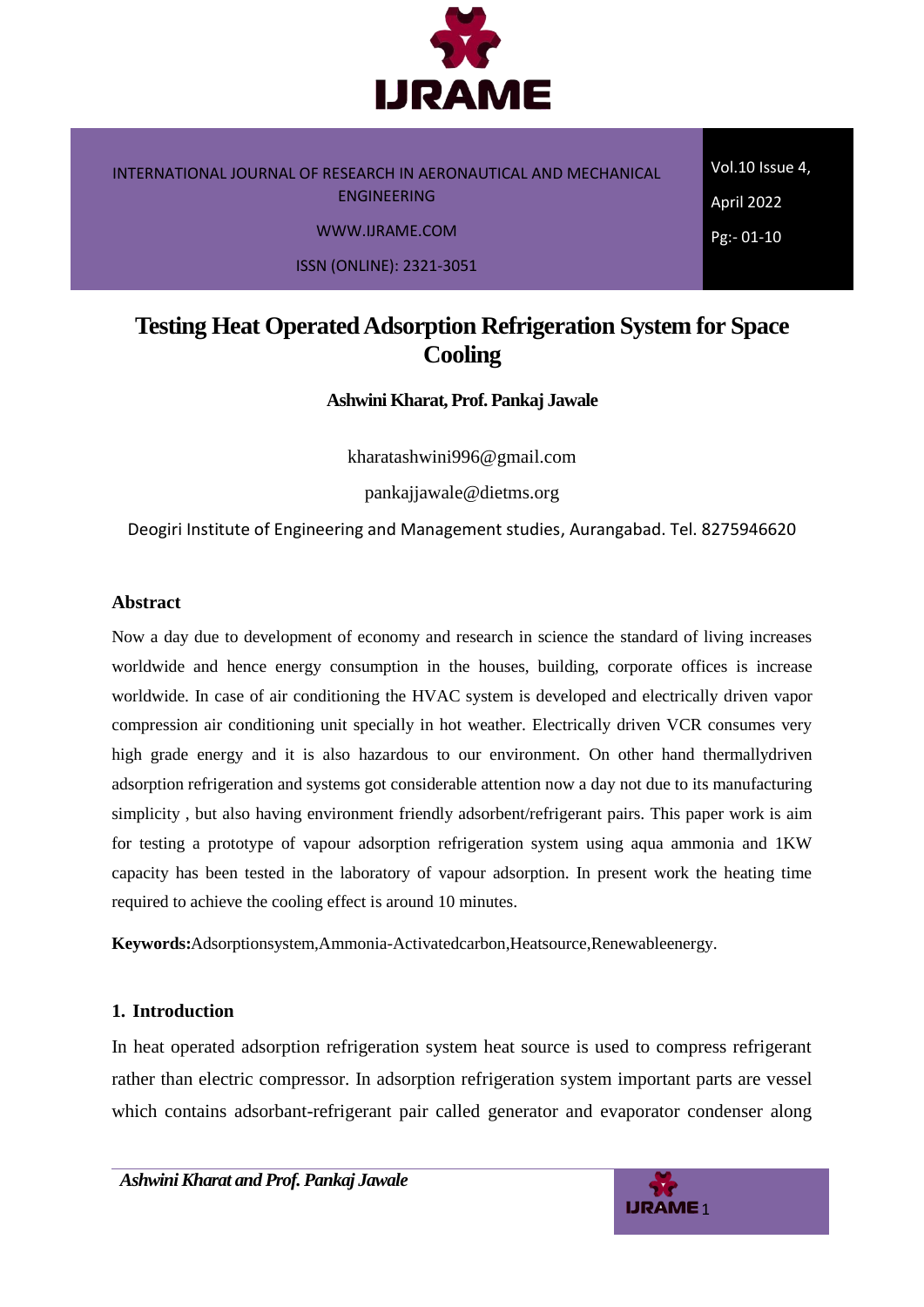

Vol.10 Issue 4, April 2022 Pg:- 01-10

with expansion valve is used to complete adsorption refrigeration system.Adsorption refrigeration system is similar as absorption refrigeration system in which difference of a solid adsorbing material instead of liquid absorbing material. Adsorption refrigeration technology operates in low grade energy that is heat. In this refrigeration system the refrigerants used have zero ozone layer depletion potential and very low global warming potential. Adsorption system is driven by thermal energy, any kind of acceptable heat energy, which can be obtained from combustion of fuel which is a waste heat from engine exhaust. In adsorption refrigeration system the compressor of a conventional vapor compression refrigeration system is replaced by an adsorption compressor, which gives thermal compression powered by suitable heat source. In an adsorption system moving parts are very less like valves are required. As there is no mechanical compressor it requires no lubrication, it is simple in operation and very less maintenance is required. Adsorption refers to the binding of molecules(sorbate) to the surface of a material (sorbent) without any change.

### **1.1 ThermodynamicCycleofadsorptionrefrigeration**



Schematic of Thermodynamic Cycle of adsorption refrigeration

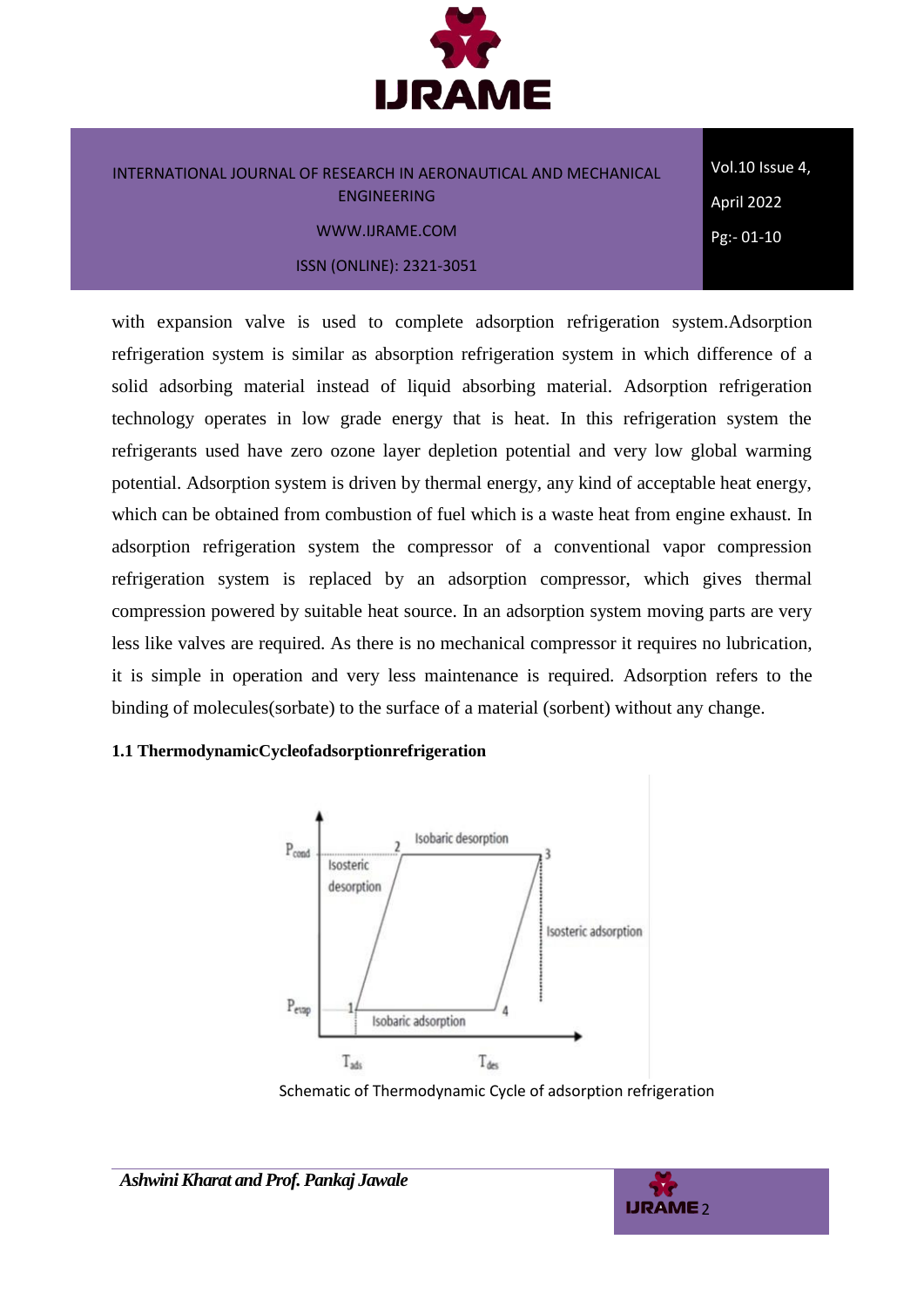

Vol.10 Issue 4, April 2022 Pg:- 01-10

1. Process1-2(Isosteric desorption)

The cool adsorber is heated and desorbs refrigerant vapouris osterically(i.e. at constant total mass in the adsorber), to state 2 slightly above Pcond.

2. Process2-3(Isobaricdesorption)

Isobaric heating desorbs more refrigerant, forcing it into the condenser until state 3 attained, where the adsorberisn early devoid of refrigerant.

3 Process3-4(Isostericadsorption)

The hot adsorber is then cooled isosterically (at constant total mass), causing adsorption and adsorption and adsorption and adsorption and adsorption and adsorption and adsorption and adsorption and adsorption and adsorption and adsorption and adsorption and adsorption and adsorption and adso anddepressurization,untilthepressuredropsbelowPevap(state4),openinganot hercheckvalvetoallowvapourtoentertheadsorberfromtheevaporator.

3. Process4-1(Isobaricadsorption)

Isobaric cooling to state1 the refrigerant saturates the adsorbent and thus completing the cycle.

### **1.2 Working pair**

The working pair is the crucial part of adsorption refrigeration system.The basic propertieswhich are required for adsorption refrigeration are large adsorption capacity, large change inadsorption capacity with change in temperature and compatibility with refrigerant and low ad-sorption heat.The basic properties a refrigerant should possess are same as that required in a vapour compression system.

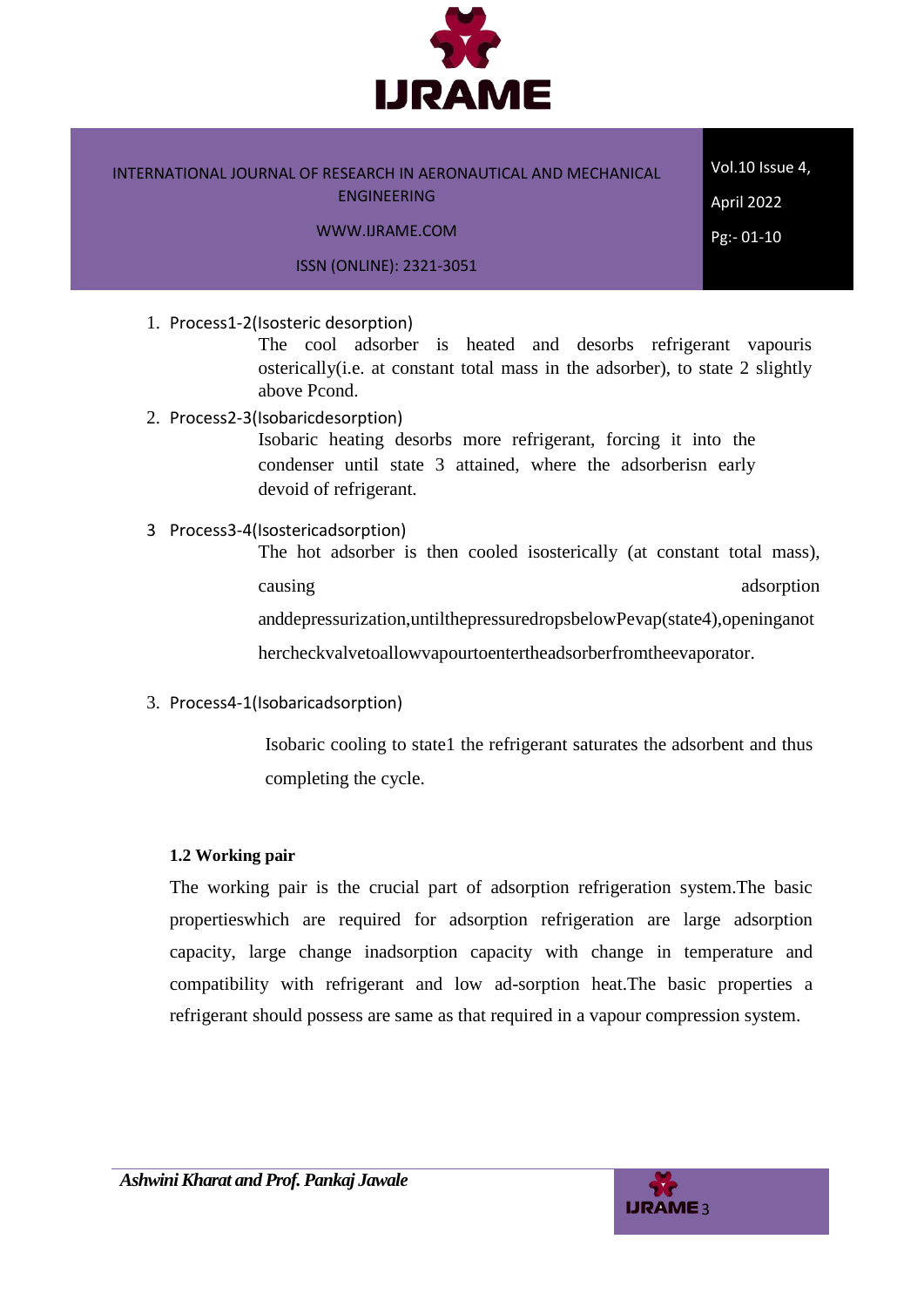

Vol.10 Issue 4, April 2022 Pg:- 01-10

### **2. Literature review**

Habib et al. [5] have analyzed the performance of combined ADRS (with 70<sup>*°*C energy</sup> source)in which a heat exchanger is used not only as an evaporator, but also as a condenser at the same time. By Using R134a and activated carbon adsorbent for high cycle and activated carbon adsorbent R507a refrigerant for low cycle, they reached the result of 85 kW cooling capacity with  $10^{0}$ C chilled water outlet temperature, and 0.069 coefficient of performance.

Tamainot- Teltoetal.[6]investigated Carbon ammonia pairs for adsorption refrigeration applications. The simulation results of 26 various activated carbon ammonia pairs for three cycles(single bed, two bed and infinite number of beds).The carbon adsorbents investigated were mainly coconut shell and coal based types in multiple forms: monolithic, granular, compacted granular ,fiber, compacted fiber, cloth ,compacted cloth and powder and the driving temperature varied from 800C to 2000C.

H.Tiwarietal.[8]presented design development and experimentation of an adsorption refrigeration system powered by exhaust heat with only two control valves. The cooling capacity for a truck cabin is estimated as 1 TR a scale of 3.5:1 is decided and a prototype of 1 kWhas been designed and developed and tested in laboratory. A cooling effect of 1 to 1.2 kW hasbeen obtained.The COP of the system is in the range of 0.4 to 0.45.The dimensions of thesystem are compact. It can be easily accommodated on a Transport Truck. The total weight ofthe system for a cooling capacity of 1 kW is 30 kg. The heating time required to achieve the cooling effect is around10 minute.

W.S. Chang et al. [9] designed and tested an adsorption cooling system with silica gel asthe adsorbent and water as the adsorbate. This was experimentally studied to reduce the manufacturing costs and simplify the construction of the adsorption cooling system. a vacuumtank was designed to contain the adsorption bed and evaporator/condenser. Flat-tube

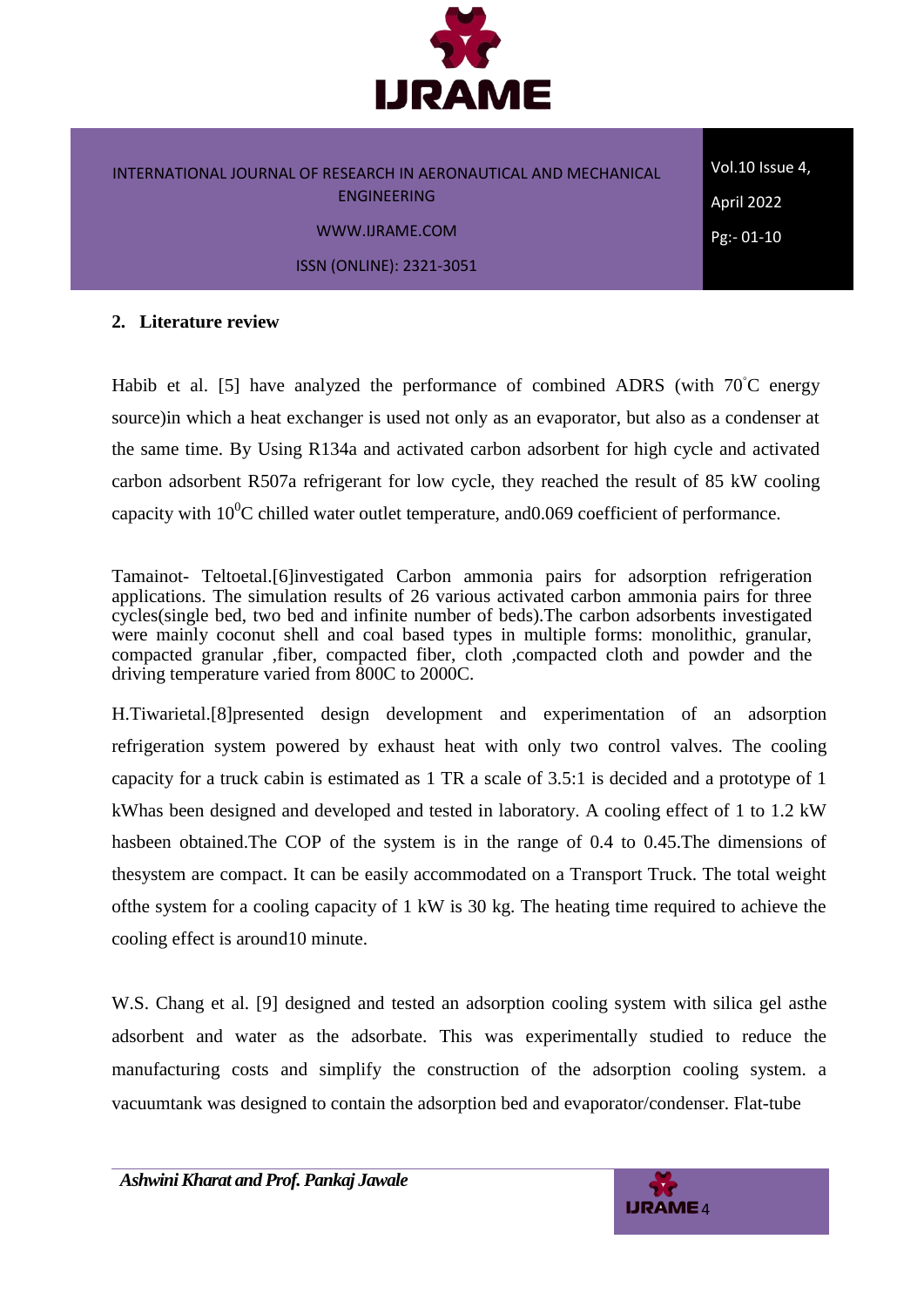

Vol.10 Issue 4, April 2022 Pg:- 01-10

Type heat exchangers were used for adsorption beds in order to increase the heat transfer area and improve the heat transferability between the adsorbent and heat exchanger fins. Under the standard test conditions of  $80^{\circ}$ Chot water,  $30^{\circ}$ C cooling water, and  $14^{\circ}$ C chilled water in let temperatures, a cooling power of 4.3 kW and a coefficient of performance (COP) for cooling of 0.45 was beachieved.It provided a specific cooling power (SCP) of about 176 W/ (kg adsorbent).Withlowerhotwaterflowrates,ahigherCOPof0.53wasachieved.

Meng et al. [14] studied the energy saving mechanism of an adsorption and vapour compression hybrid refrigeration cycle with a working pair of R134a and DMF.Based on the irtwo newly proposed criteria, comparing with the compression refrigeration cycle, this hybrid refrigeration cycle could save 16.1 to 67.1% of electricity under generating temperatures of  $60^{\circ}$ C to $90^{\circ}$ C.

### **2.2 Literature gap**

After studying literature review we come to know that two bed adsorption systems are less developed. In existing adsorption system there is a scope on study of initial pressure and heating time cycle. To achieve maximum COP, we can focus on these two parameter.

### **3.Case study**

Any case study for adsorption refrigeration can solved by using following equations. The designpressure for condenser and evaporator are decided as 15 bar and 5 bar for water cooled condenserandevaporator.

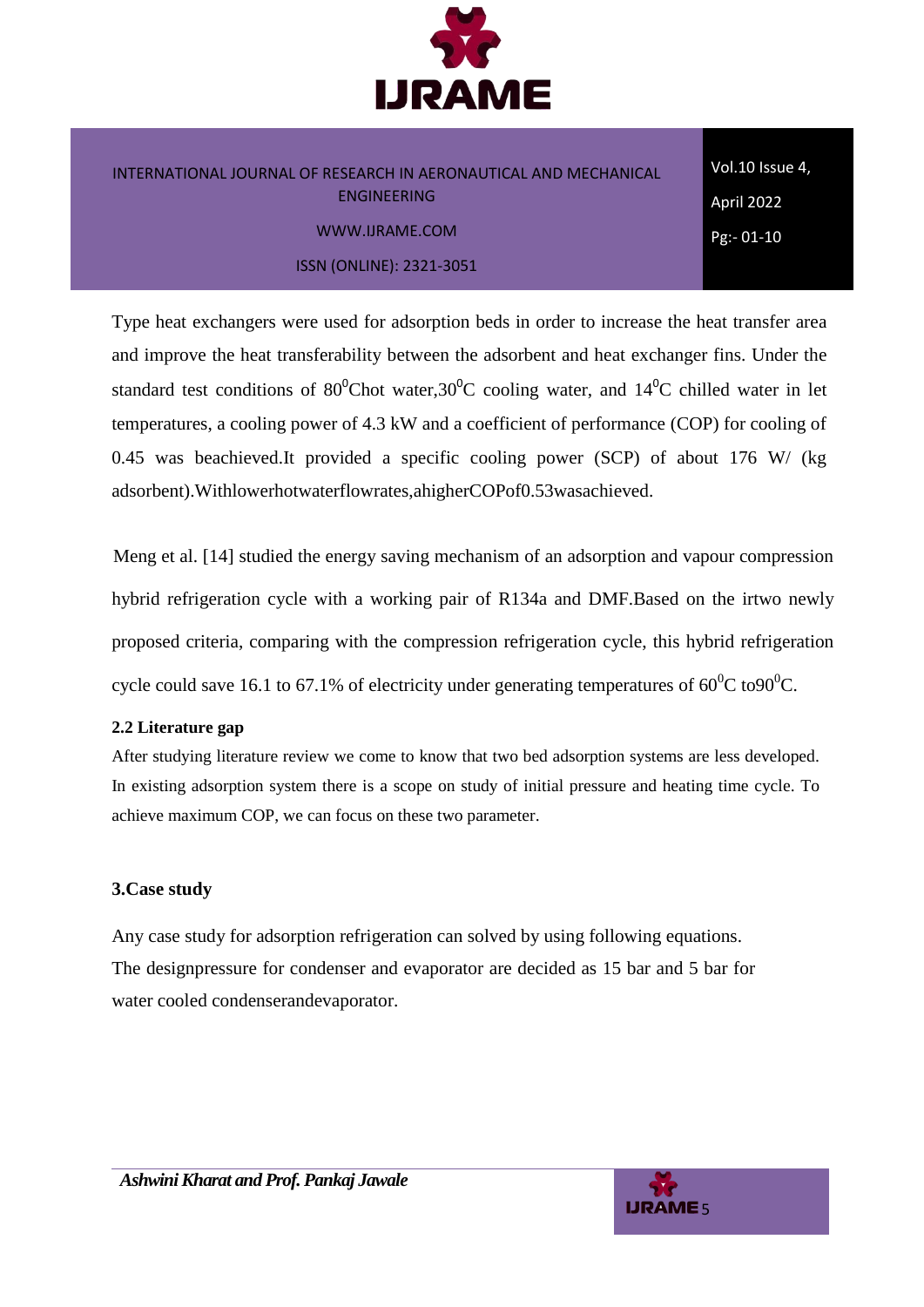

| INTERNATIONAL JOURNAL OF RESEARCH IN AERONAUTICAL AND MECHANICAL | Vol.10 Issue 4,   |
|------------------------------------------------------------------|-------------------|
| <b>ENGINEERING</b>                                               | <b>April 2022</b> |
| WWW.IJRAME.COM                                                   | $Pg - 01 - 10$    |
| <b>ISSN (ONLINE): 2321-3051</b>                                  |                   |

Thefollowingsetofequationsisusedforthesecalculations[9].

$$
m_r = \frac{R.E.}{L} \Delta t. \tag{3.1}
$$

$$
m = \frac{m_{\underline{r}}}{\left(X_1 - X_2\right)}\tag{3.2}
$$

(3.3)

Where,

*X*1=Concentrationatbeginningofdesorption

*X*2=Concentrationattheendofadsorption

$$
mn = \frac{m}{\nu}
$$

$$
V = A X T \tag{3.4}
$$

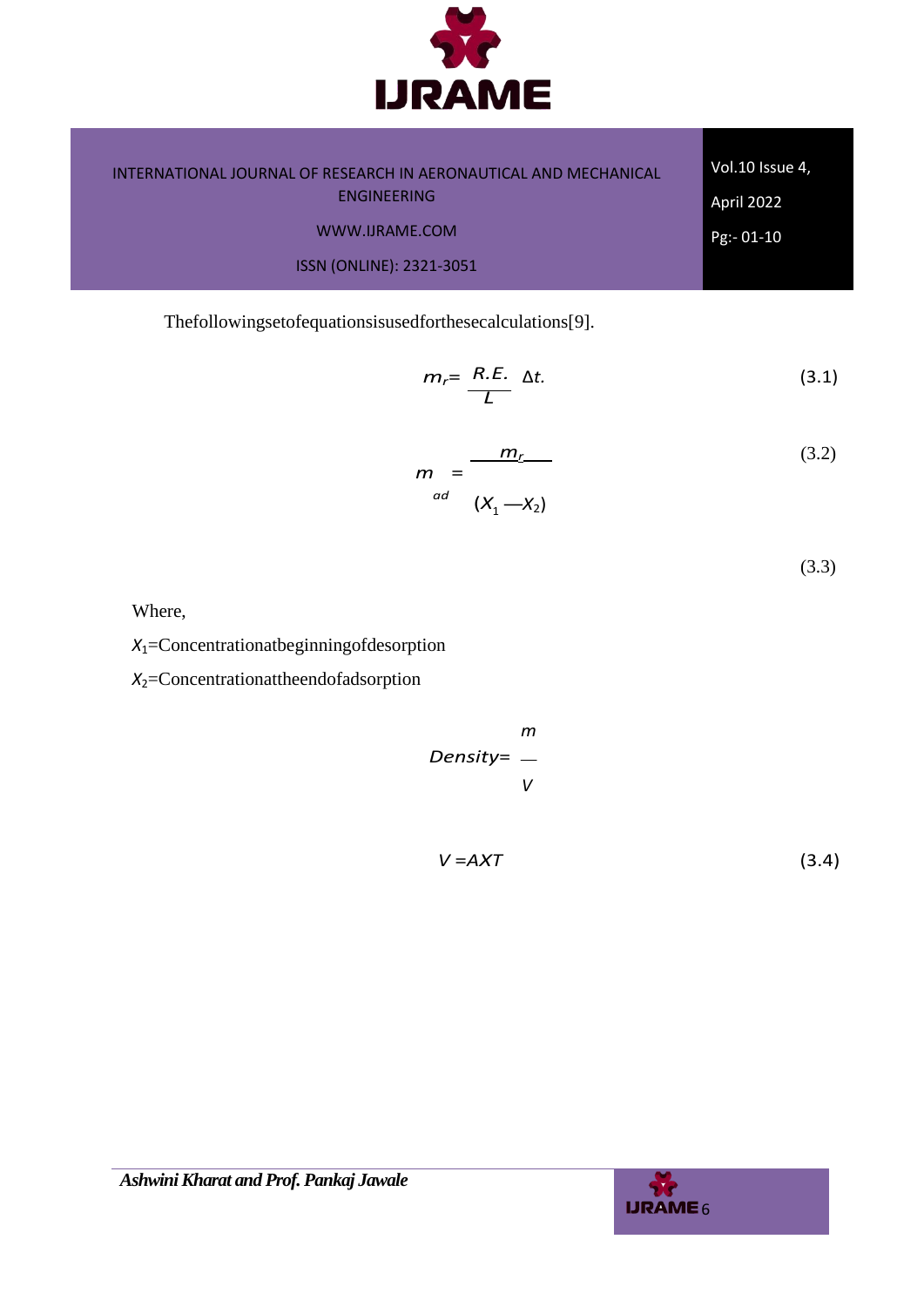

| INTERNATIONAL JOURNAL OF RESEARCH IN AERONAUTICAL AND MECHANICAL | Vol.10 Issue 4, |
|------------------------------------------------------------------|-----------------|
| <b>ENGINEERING</b>                                               | April 2022      |
| WWW.IJRAME.COM                                                   | $Pg - 01 - 10$  |
| <b>ISSN (ONLINE): 2321-3051</b>                                  |                 |

$$
= \frac{((m_{ad})(CP_{ad})(\Delta T_{ad})) + ((m_{ad})(CP_{ad})(\Delta T_{ad}))}{(3.5)}
$$

∆*t*

*QSensible*

$$
Q_{Latent} = \frac{(m_{od}(X_1 - X_2)X(H_2 - H_1))}{\Delta t}
$$
 (3.6)

$$
Q_{ad} = Q_{Sensible} + Q_{Latent}
$$
 (3.7)

Proposed work

In this we will perform multiple number of experiments. We will do study of Initial pressure of refrigerant and time cycle. We will then investigate result for maximum COP.

References

[1] Y.J.Heal,'Theoreticalanalysesofanewtwo-stageabsorption-

transcriticalhybridrefrig-

erationsystem,,"*internationaljournalofrefrigeration*,vol.56,pp.105-113,(2015).

- [2] J. Sage-Lauck and D. Sailor., "Compound adsorbent for adsorption ice maker on fishingboats",*internationaljournalofrefrigeration*,Vol.27,pp.401- 408,(2004).
- [3] Khairul Habib et al., "Performance evaluation of combined adsorption refrigeration cy-cles",*internationaljournalofrefrigeration*,Vol.32,pp.129- 137,(2011).

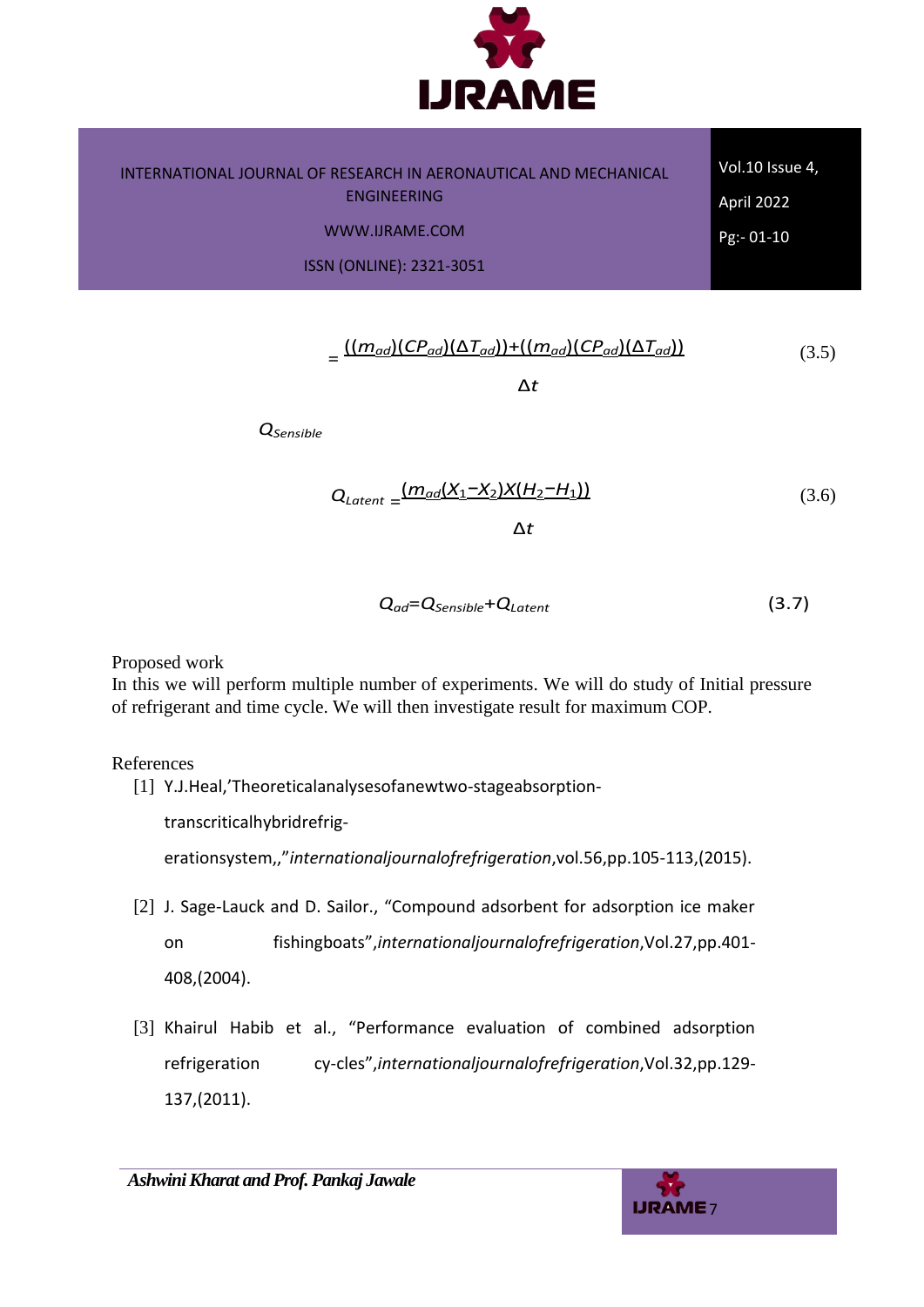

Vol.10 Issue 4, April 2022 Pg:- 01-10

- [4] Crepinsek Z et al., "Comparison of the performances of absorption refrigeration cy-cles",*UniversityofMaribor*,Vol.4,(2004).
- [5] Wang D. C P et al., "A Review on Adsorption Refrigeration Technology and Adsorp-tion Deterioration in Physical Adsorption Systems",*Renewable And Sustainable EnergyReviews*,Vol.14,pp.344-354,(2004).
- [6] M. S. Ahmed et al., "A review: future of the adsorption working pairs in cooling , me-chanicalengineeringdepartment",*sohaguniversity*,(2014).
- [7] Xu Ji et al., "Structure optimization and performance experiments of a solarpoweredfinnedtubeadsorptionrefrigerationsystem",*internationaljournalofrefrigeration*,Vol.3 2,pp.129-137,(2011).
- [8] Z. Tamainot-Telto et al., "Carbonammonia pairs for adsorption refrigerationapplications:icemaking,airconditioningandheatpumping",*Applied Energy*,Vol.113,pp.1293-1300,(2014).
- [9] Wang D. C., Li y. H., Li D., Xia Y. Z. and Zhang J. P., "A Review on Adsorption Re-frigeration Technology and Adsorption Deterioration in Physical Adsorption

Systems",*RenewableAndSustainableEnergyReviews*,Vol.14,pp.344-354,(2010).

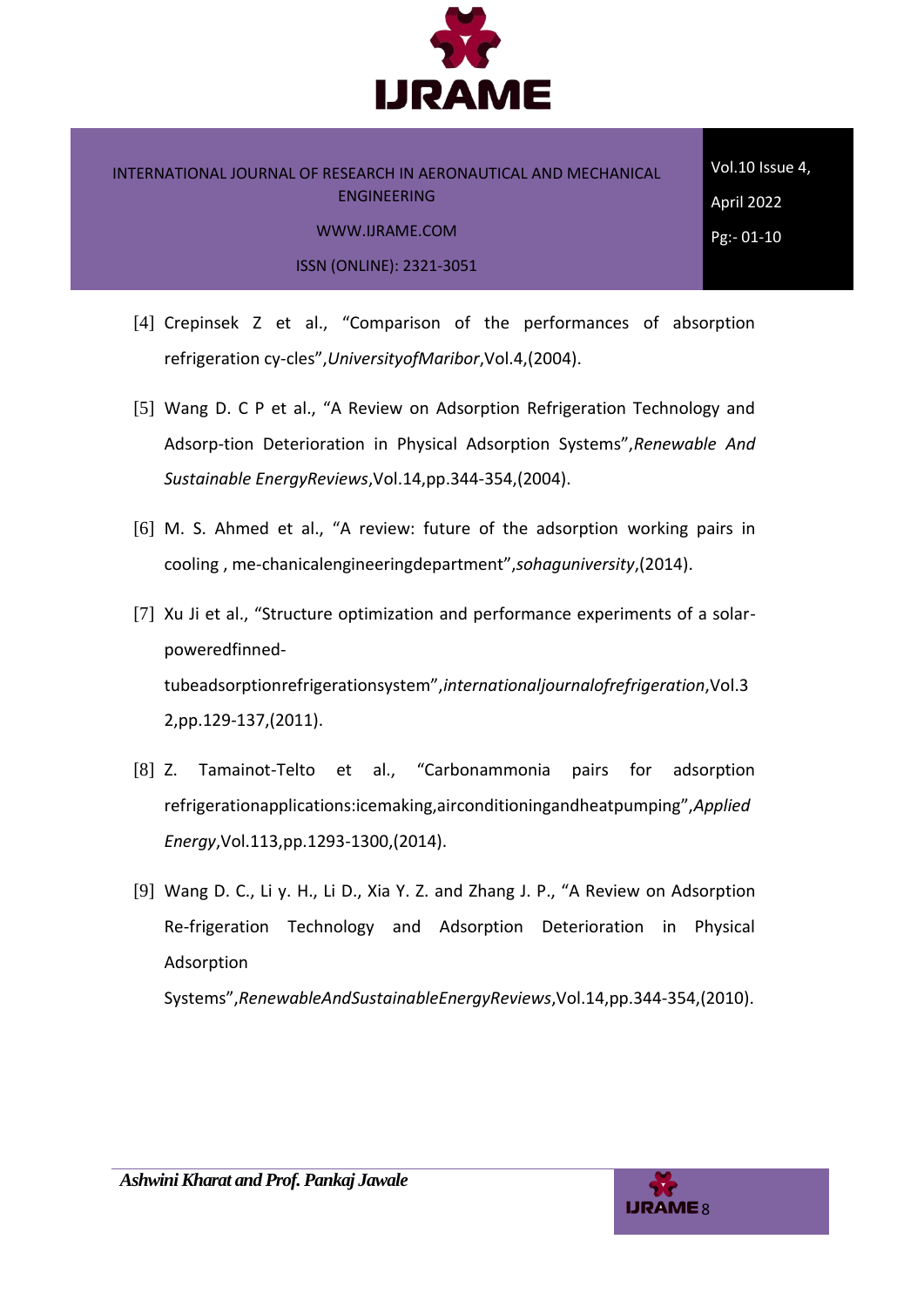

## INTERNATIONAL JOURNAL OF RESEARCH IN AERONAUTICAL AND MECHANICAL ENGINEERING

Vol.10 Issue 4, April 2022 Pg:- 01-10

WWW.IJRAME.COM

ISSN (ONLINE): 2321-3051

- [10] WangL.W.,WangR.Z.andOliveraR.G.,"Areviewofadsorptionworkingpairsforrefrigeration",*Elsevier,RenewableAndSustainableEnergyReviews*,Vol.13,pp.518- 534,(2009).
- [11] Jiangzhou S., Wang R. Z., Lu Y. Z., Xu Y. X., and Li H. Z., "Locomotive driver Cabinadsorptionairconditioner",*JournalofRenewableEnergy*,Vol.28,pp.1659- 1670,(2003).
- [12] Salvatore Vasta, Angelo Freni, Alessio Sapienza, Fabio Costa, Giovanni Restuccia, "De-velopment and lab-test of a mobile adsorption air-conditioner, *International Journal ofrefrigeration*,Vol.35,pp.701-708,(2012).
- [13] MohammadOmarAbdullah,IvyAiWeiTan,LeoSingLim,"Automobileadsorptionairconditioningsystemusingoilpalmbiomassbasedactivatedcarbon:Areview,*RenewableandSustainableEnergyReviews*,Vol.15, pp.2061-2072,(2011).
- [14] 20)Christy,C.D.,ToossiR.,"Adsorptionairconditioningforcontainershipandvehicles", *FinalReport,MetronsTransportationCenterCaliforniaStateUniversityU.S.A*.,(2004).
- [15] Tamainot T. Z., Metacalf S.J., CritophR.E., Zhong R. and Thorpe R., "Carbonammoniapairsforadsorptionrefrigerationapplication:icemaking,airconditioningan dheatpump-ing",*Elsevier,InternationalJournalofRefrigeration*,Vol.32,pp.1212-